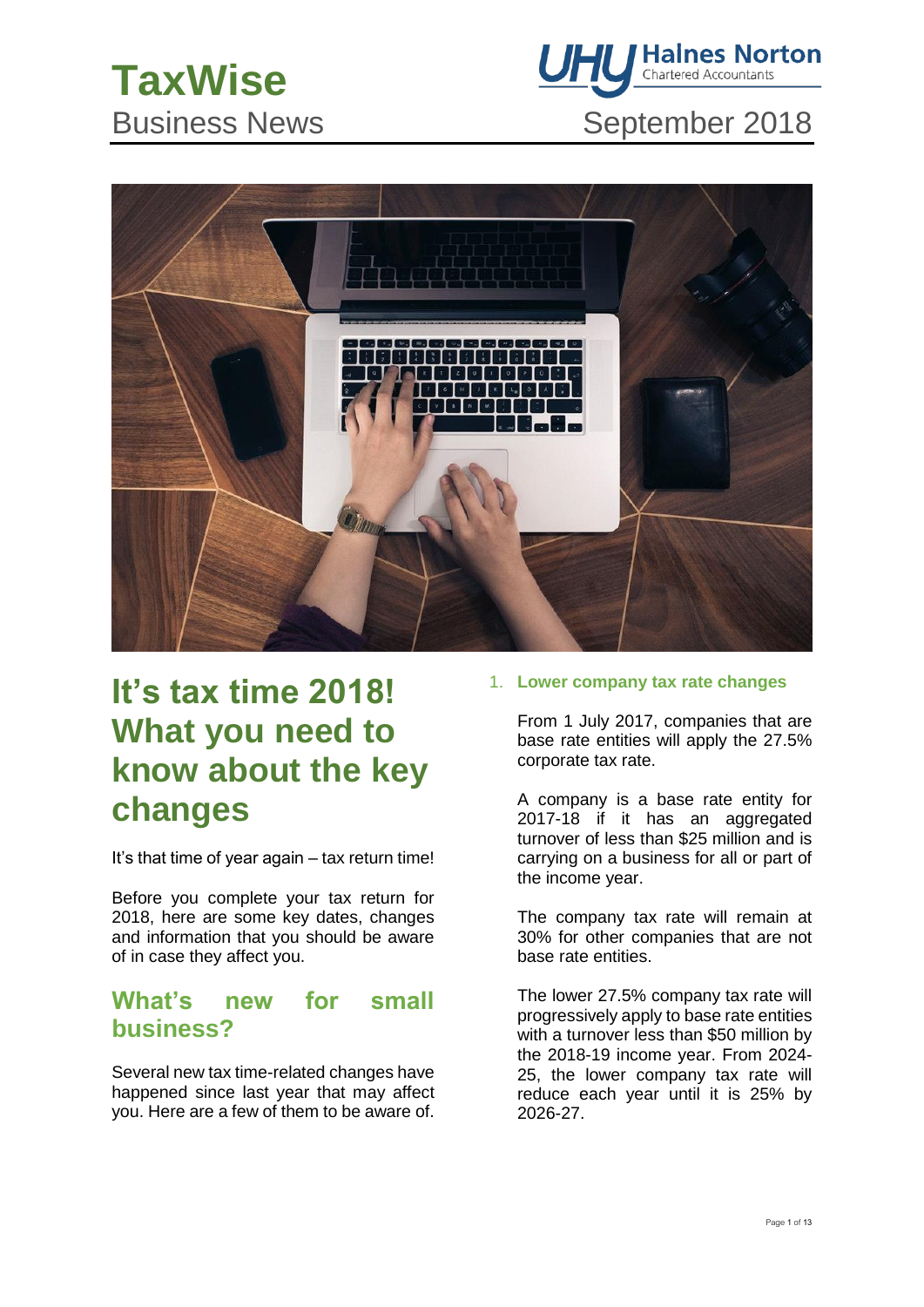#### *Note!*

- A company may be a base rate entity to access the lower company tax rate and also be a small business entity to access the small business concessions.
- The maximum franking credit that can be allocated to a frankable distribution has also been reduced to 27.5% for these companies, in line with the company tax rate.

#### 2. **\$20,000 instant asset write-off threshold extended**

The \$20,000 instant asset write-off threshold has been extended until 30 June 2018. This means that if you bought an asset before 30 June and it cost less than \$20,000, you can write off the business portion in your 2018 tax return.

If you are a small business, you can immediately deduct the business portion of most assets that cost less than \$20,000 each if they were purchased:

- from 1 July 2016 to 30 June 2018, and your turnover is less than \$10 million and the asset was first used or installed ready for use in the income year you are claiming it in;
- from 7.30pm on 12 May 2015 to 30 June 2016, and your turnover is less than \$2 million.

This deduction is used for each asset that costs less than \$20,000, whether new or second-hand.

#### *Note!*

- Assets that cost \$20,000 or more can't be immediately deducted. They will continue to be deducted over time using the general small business pool.
- You write off the balance of this pool if the balance (before applying any other depreciation deduction) is less than \$20,000 at the end of an income year.

In the latest Federal Budget, there was a proposal to extend the \$20,000 instant asset write-off threshold to 30 June 2019. This change is not law yet.

#### 3. **Expanded access to small business concessions**

More businesses are now eligible for most small business tax concessions.

A range of small business tax concessions became available to all businesses with turnover less than \$10 million (the turnover threshold) from 1 July 2016. The previous turnover threshold was \$2 million.

The \$10 million turnover threshold applies to most concessions, except for:

- the small business income tax offset, which has a \$5 million turnover threshold from 1 July 2016
- capital gains tax (CGT) concessions, which continue to have a \$2 million turnover threshold.

The turnover threshold for fringe benefits tax (FBT) concessions increased to \$10 million from 1 April 2017.

#### 4. **Single touch payroll**

Single touch payroll (STP) is a reporting change for employers. It started on 1 July 2018 for employers with 20 or more employees.

You will report payments such as salaries and wages, pay as you go (PAYG) withholding and superannuation information from your payroll solution each time you pay your employees.

You can do this through your existing payroll software (such as accounting software) as long as it is updated to offer STP reporting. Payroll software providers are updating their products now. Talk to your provider to find out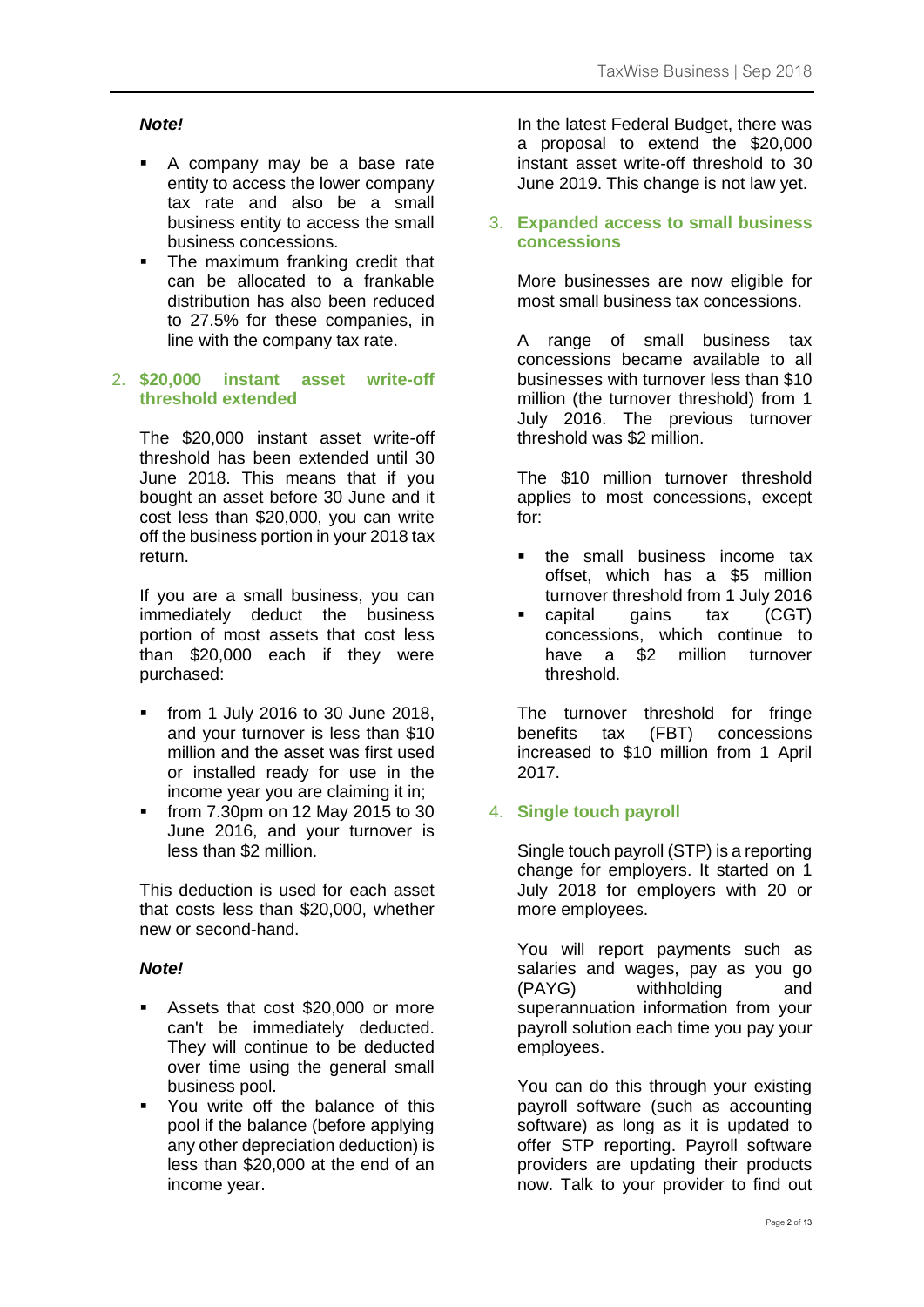how and when your product will be ready

- **■** If you have 20 or more employees you will need to report through STP from 1 July 2018. The first year will be a transition period and penalties may not apply.
- If you have 19 or less employees, you will need to report through STP from 1 July 2019, subject to legislation being passed in parliament.

### 5. **Sale of low value goods**

If your small business is registered for GST and imports low value goods for business use in Australia, you may not need to pay GST. You simply need to tell your overseas supplier that you are registered for GST, and provide them with your ABN.

If you are not registered for GST, GST can apply to these purchases. ■



# **What business income do I need to declare?**

When thinking about business income, start by including all of your gross earnings received through the ordinary course of your business. This includes any cash, EFTPOS, credit or debit card, and online sales.

There may be other sources of business income you need to declare, depending on your circumstances.

Some common examples include:

- net capital gains made when disposing of business assets
- rental income from property owned by your business
- any assessable government industry payments such as fuel tax credits
- foreign income from overseas business activities (if you're an Australian resident)
- distributions to your business from partnerships and trusts.

*Note!* If you are running a business and are paid mainly for your personal efforts, skills or expertise, you may be earning personal services income (PSI).

## **What can I claim for my business at tax time?**

You can claim most expenses you incur in running your business. While different businesses will have different costs, here are common expenses:

- **Operating expenses:** Most businesses have everyday operating expenses, including then costs of stationery, trading stock, advertising, bank fees and insurance. There are also operating expenses when your business is online such as registration, web hosting and licensing fees.
- **Business premises costs:** You can claim business premises costs such as electricity, phone, water, rental or lease. If you run your business at your home or your business is based from home, you can claim the business portion of occupancy expenses and running expenses, like mortgage and electricity.
- **Travel for business:** Do you or your employees travel for business? You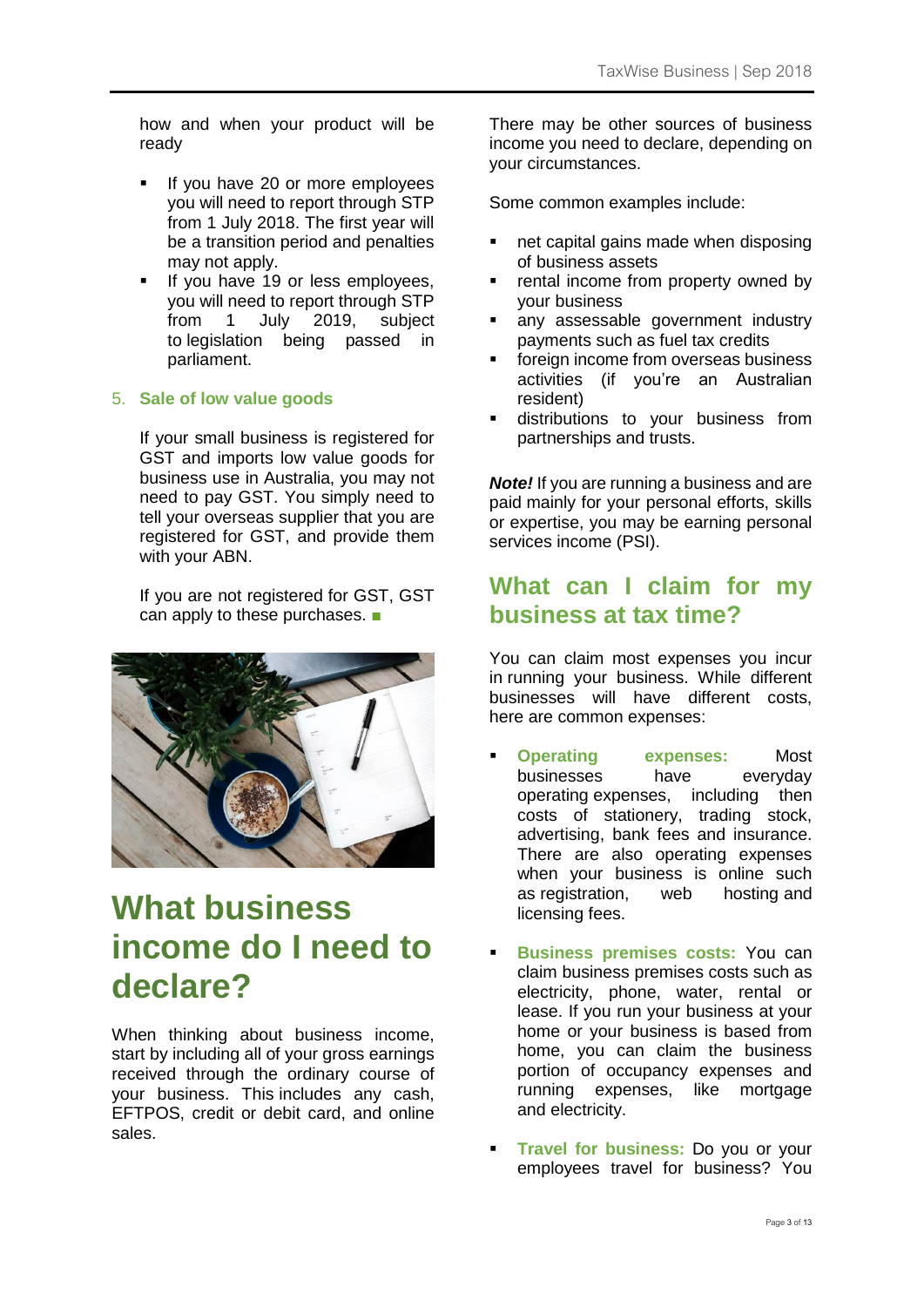can claim business travel expenses such as bus, plane, Uber or taxi trips. If you have a vehicle for your business, you can claim motor vehicle expenses associated with running and maintaining the vehicle such as petrol, rego and insurance.

**Salaries and wages: If you're an** employer, you can claim the costs of employing people such as salaries and wages, and super contributions you make on their behalf.

## **4 golden rules for claiming work-related deductions**

For all your business expenses, keep these four golden rules in mind:

- 1. You must have spent the money;
- 2. The expenditure must not have been reimbursed to you either directly or indirectly;
- 3. The expense must be directly related to earning your income; and
- 4. You must have some sort of record to prove that the expense was incurred (which can be produced if asked).

## **Expenses and deductions checklist**

- Claim deductions for most costs you incur in running your business, such as staff wages and super, operating expenses and home-based business costs.
- Apply the four golden rules for claiming work-related deductions and business expenses (see above).
- **·** If you or your employees travel for business, claim business travel expenses.
- If you have a vehicle for your business, claim motor vehicle expenses associated with running and maintaining the vehicle such as petrol, rego and insurance.
- If you run your business at your home, or your business is based from home, claim the business portion of some expenses, including mortgage interest

and electricity. If you then sell your home, you may have to pay CGT on the business portion and declare it in your tax return.

- Claim a deduction for donations made to an organisation if they are a deductible gift recipient (DGR).
- Keep accurate records of all business transactions to support your claims and make it easier for you.
- **•** Don't claim expenses that are nondeductible, including:
	- o penalties and traffic fines
	- o private or domestic expenses childcare fees and clothes for your family
	- o expenses related to income that is not assessable, such as money you earn from a hobby. ■



# **What concessions can small businesses tap into this tax time?**

There are a range of tax concessions that your small business might be eligible for. Here are a few you should consider for your 2018 tax return.

## **\$20,000 instant asset writeoff**

If you bought and installed business assets by 30 June, you may be able to write them off in your 2018 tax return.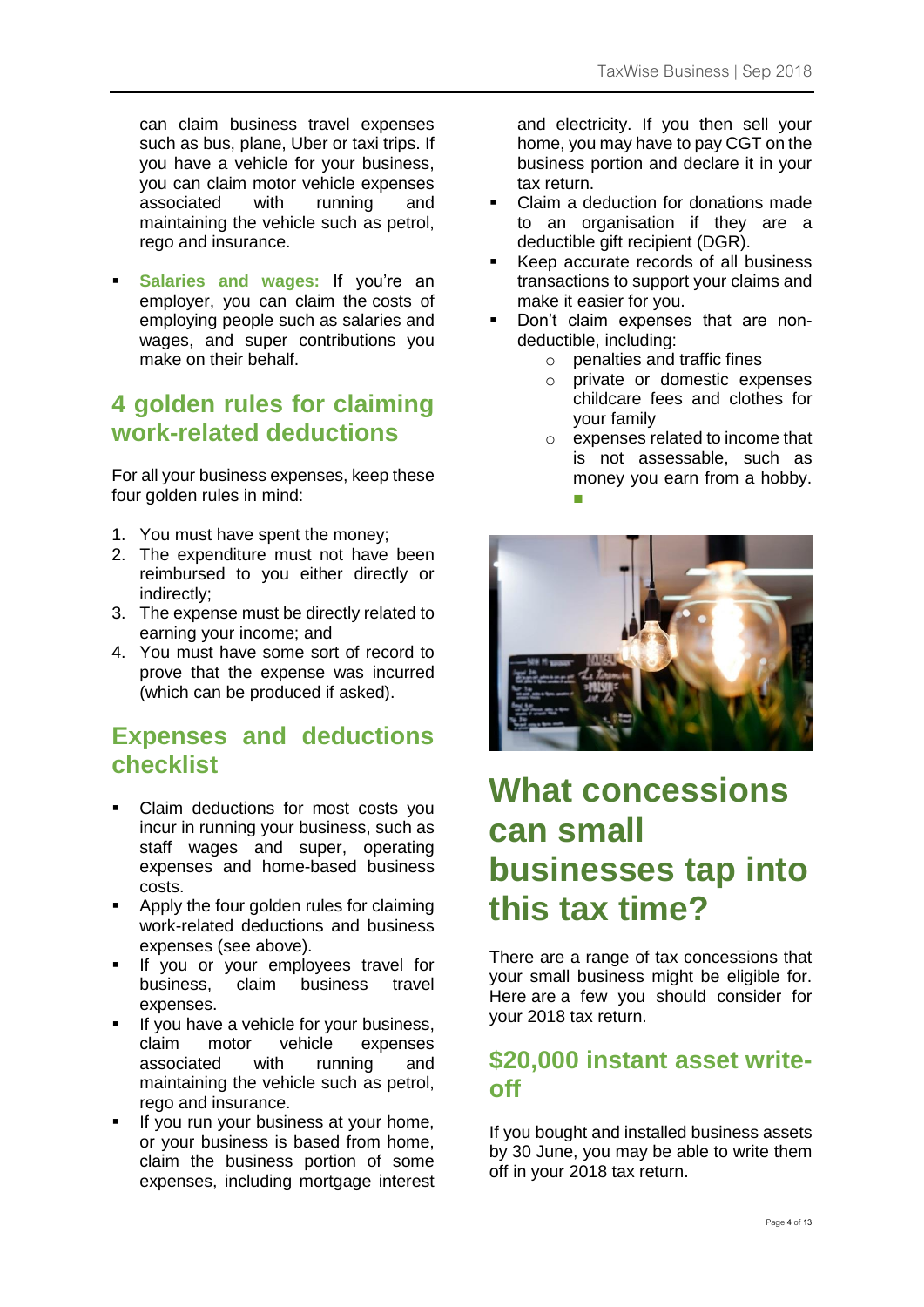**Tip!** You need to pool depreciating assets that cost \$20,000 or more in a small business asset pool. Your tax adviser will have more information on how to do this.

## **Pre-paid expenses**

You can claim a deduction this year if you have prepaid an expense that ends in the 2019 financial year – eg the rent for your business premises or an insurance policy.

Prepaid expenditure incurred by a small business entity is immediately deductible under the 12-month rule if:

- the eligible service period for the expenditure is 12 months or less
- the period ends no later than the last day of the income year following the year in which the expenditure was incurred.

#### *Note!*

- The 12-month rule applies to both deductible business expenditure and deductible non-business expenditure incurred by a small business entity that chooses to use this concession.
- If a prepayment does not meet the 12month rule, you cannot claim an immediate deduction. Small business entities must apportion the deduction over the eligible service period or 10 years, whichever is less.

## **Simplified trading stock rules**

This concession allows you to estimate the value of your trading stock at the end of the financial year to report in your tax return.

Eligible small businesses can use these simplified rules if there is a difference of \$5,000 or less between:

- the value of your stock on hand at the start of the income year; and
- a reasonable estimate of the value of your stock on hand at the end of that year.

If you estimate that the difference between your opening and closing trading stock is \$5,000 or less, then under the simplified rules, you don't need to do a stocktake. Instead, you can include the same amount for your opening and closing stock in this year's tax return.

### *Tip!*

If you did not have any trading stock in the previous year, the value of trading stock at the start of the year is zero. This might occur if you have just opened a new business or if this is the first year you have trading stock.

## **Small business income tax offset**

The small business income tax offset (also known as the unincorporated small business tax discount) can reduce the tax you pay by up to \$1,000 each year.

You can get an offset of up to \$1,000 if you're a sole trader or have a share of net small business income from a partnership or trust.

The offset, which is worked out on the proportion of tax payable on your business income, is:

- 8% for the 2016-17 income year onwards;
- 5% for the 2015-16 income year.

The offset increases to:

- 10% in 2024-25;
- 13% in 2025-26;
- 16% in 2026-27.

## **Deductions for start-ups**

Deduct the full cost of certain start-up costs for your new business, including professional advice in your tax return.

The range of deductible start-up costs includes professional, legal and accounting advice and government fees and charges.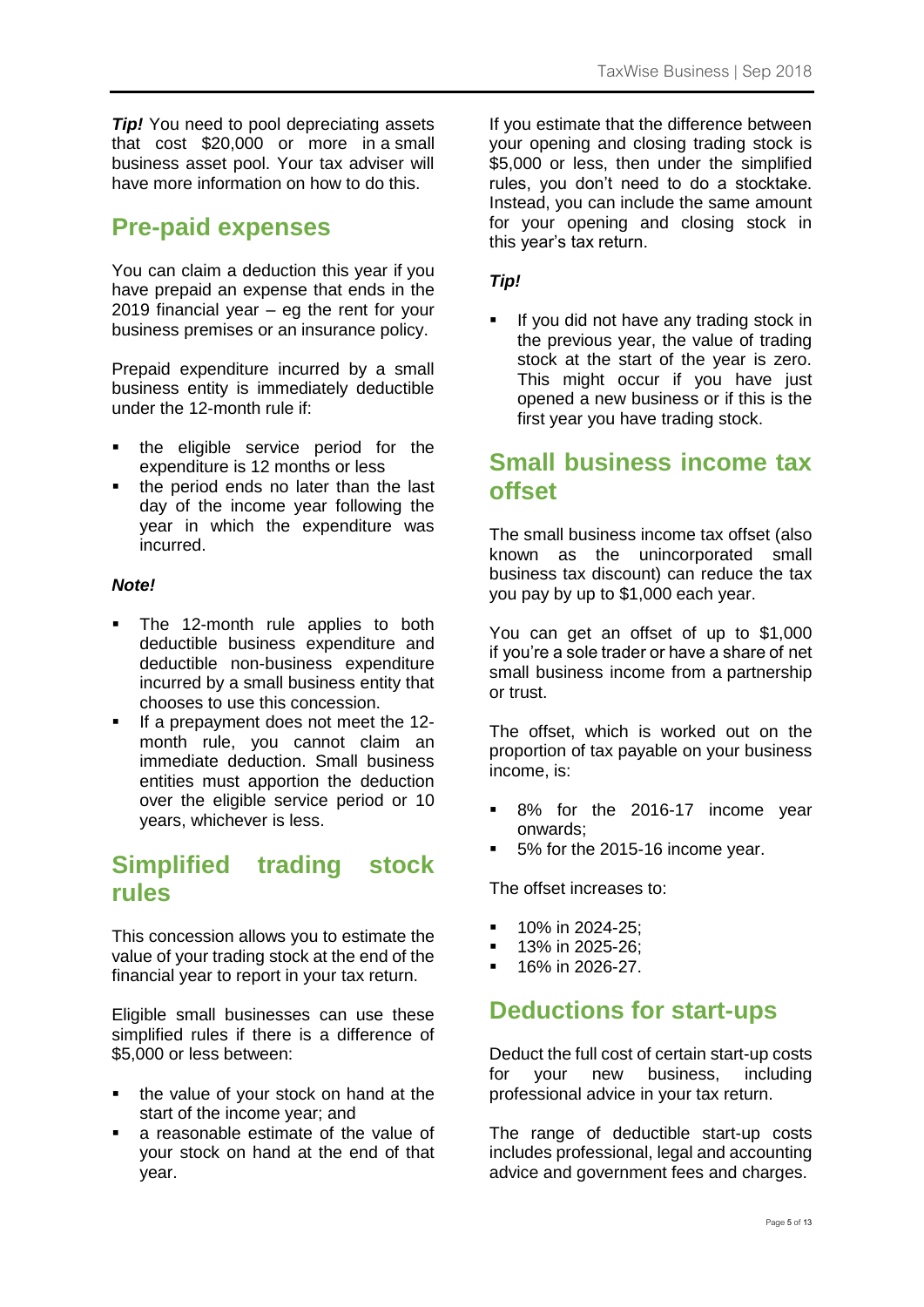## **Accelerated depreciation for primary producers**

Primary producers can:

- immediately deduct the costs of fencing and water facilities
- deduct the cost of fodder storage assets over three years.

Primary producers who are small businesses can also use the simplified depreciation rules including instant asset write-off.

#### *Note!*

The Government has proposed changes to allow primary producers to immediately deduct costs for fodder storage assets. This change is not yet law.

### **Superannuation concessions**

As a small business, you may be eligible for super concessions. These include:

- **Superannuation clearing house: The** Small Business Superannuation Clearing House helps you pay super guarantee contributions for all your employees in a single electronic payment. If you have 19 or fewer employees or a turnover under \$10 million you can access this service.
- **Contributions of small business CGT concession amounts to your super fund:** You may be able to contribute amounts from the CGT 15 year asset exemption and retirement exemption to your super fund without affecting your non-concessional contributions limits. The turnover threshold for this concession is \$2 million as it relates to CGT concessions (this threshold has not changed). ■



# **How does my business compare to other businesses?**

Small business benchmarks are a guide to help you compare your business' performance against similar businesses in the same industry.

The easiest and quickest way to see how your business compares to competitors is by using the business performance check tool.

#### *Tip!*

You can find the business performance check tool by downloading the ATO app from Google Play, the Windows Phone Store or the Apple App Store. The personal information you enter isn't recorded and will only be used for completing the tool.

# **Outside the benchmark?**

Your benchmark might be above or below the range for your business turnover in your industry. There could be a number of reasons why this has happened, including:

- you are only starting up or winding down your business
- higher costs or lower selling prices than your competitors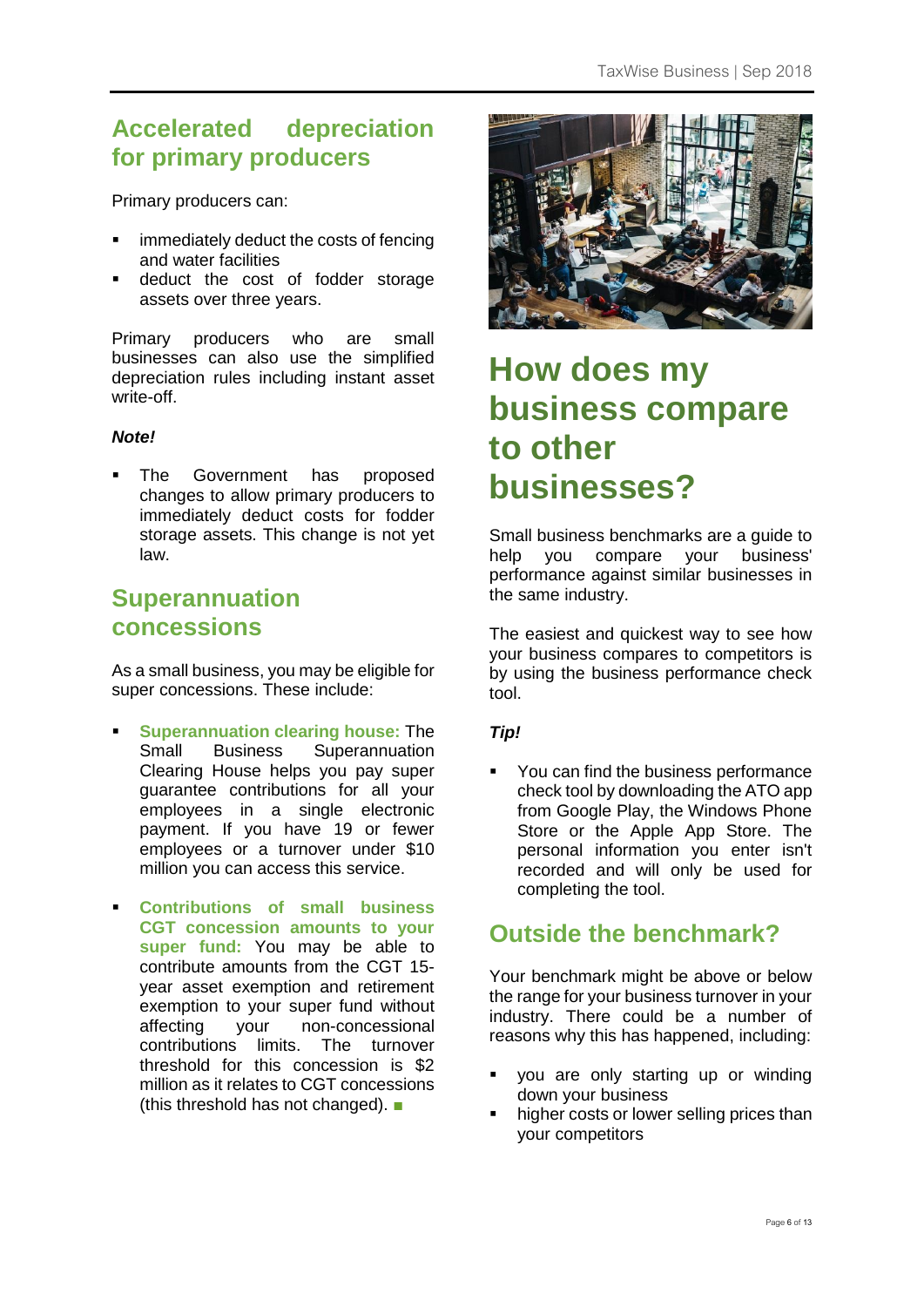- **•** incorrect entries on your tax return, for example salary and wages to directors or associates.
- **Note!** It doesn't necessarily mean you have done anything wrong if your business is significantly outside the key benchmark range for your industry. However, it does indicate something is unusual and may prompt the ATO to contact you for further information. ■



# **What's on the ATO's radar this tax time?**

The ATO is paying close attention to a few expenses this year. Find out what is attracting the ATO's attention.

## **Clothing and laundry claims**

The ATO is closely examining claims for work-related clothing and laundry expenses this year.

You can legitimately claim work-related clothing and laundry if you were required to wear either a uniform that is unique and distinct to your employer, protective or occupation specific clothing.

#### *Did you know?*

**East year, around 6 million people** claimed work-related clothing and laundry expenses which totalled nearly \$1.8 billion. Around a quarter of these clothing and laundry claims were exactly \$150, which is the threshold over which taxpayers are required to keep detailed records to support their claims.

### *Tip!*

- The \$150 limit is there to reduce the record-keeping burden and is not an automatic entitlement for everyone.
- The ATO's technology and access to data is improving every year – be careful about what you claim, and always be ready to substantiate your claims!

### **Shares and capital gains**

The ATO is also paying close attention to taxpayers who have sold or transferred shares and the amount they are reporting as capital gains. Speak to your tax adviser for more information.

## **Claims for work-related car expenses**

The ATO is concerned about taxpayers making mistakes or deliberately lodging false claims in relation to work-related car expenses this tax time.

This year, the ATO will be particularly focused on people claiming things they're not entitled to. For example, claiming things like home to work travel or other private trips; making claims for trips that they didn't do or claiming expenses that their employer has already paid for or reimbursed.

*Did you know?* Last year around 3.5 million people made a work-related car expense claim, and together they totalled about \$8.8 billion.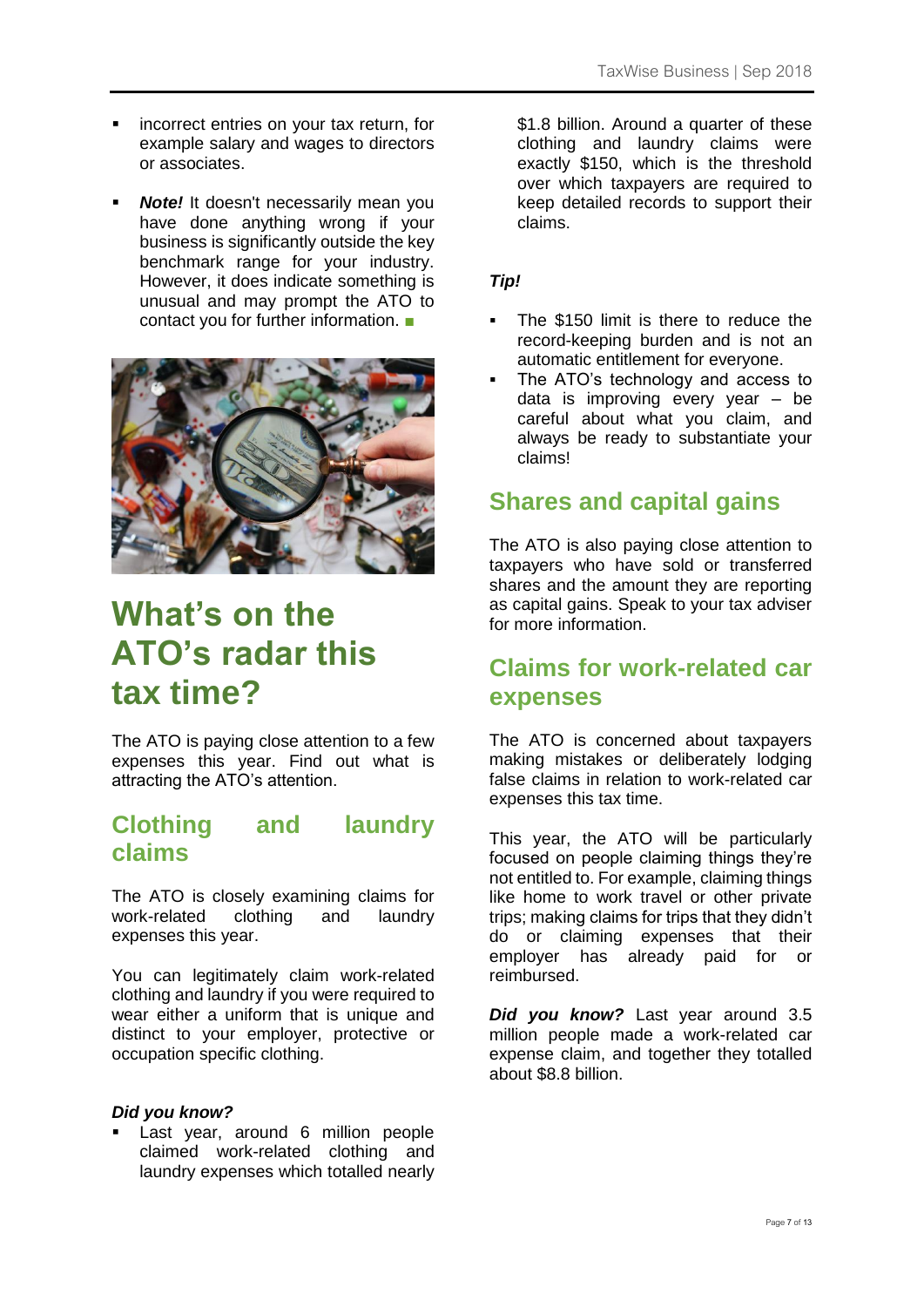### *Note!*

- The ATO uses analytics to identify unusual claims being made by taxpayers by comparing them to their peers – those who are in similar occupations, earning similar amounts of income.
- The analytics are also used to identify claim patterns. For example, the ATO were able to identify that over 800,000 people claimed exactly 5,000 kilometres under the cents per kilometre method last year.

## **Unusual behaviours and characteristics**

Broadly, the following behaviours and characteristics may attract the ATO's attention:

- tax or economic performance is not comparable to similar businesses
- low transparency of your tax affairs
- large, one-off or unusual transactions, including the transfer or shifting of wealth
- aggressive tax planning
- tax outcomes inconsistent with the intent of the tax law
- choosing not to comply or regularly taking controversial interpretations of the law, without engaging with the ATO
- lifestyle not supported by after-tax income
- accessing business assets for tax-free private use
- poor governance and risk-management systems. ■



# **Things you need to know about donating to drought relief**

As the drought in Australia continues, many Australians have started donating to charities or relief funds to help those who are most in need of help. Many Australians have also started raising funds or donating through crowdfunding platforms.

**Tip!** There are tax implications associated with donating or raising funds. If you are planning to donate, direct your generosity to registered charities or organisations that are deductible gift recipients (DGRs) and are focussed on rural assistance.

# **Donating to drought relief?**

Donations of \$2 or more will be tax deductible only where donations are made through an organisation that is a DGR.

To claim a tax deduction for a donation or gift, it must meet four conditions:

- 1. The gift must be made to a DGR. Check whether your donation was made to an endorsed DGR on the ABN Lookup website.
- 2. The gift must truly be a gift. A gift is a voluntary transfer of money or property where you receive no material benefit or advantage.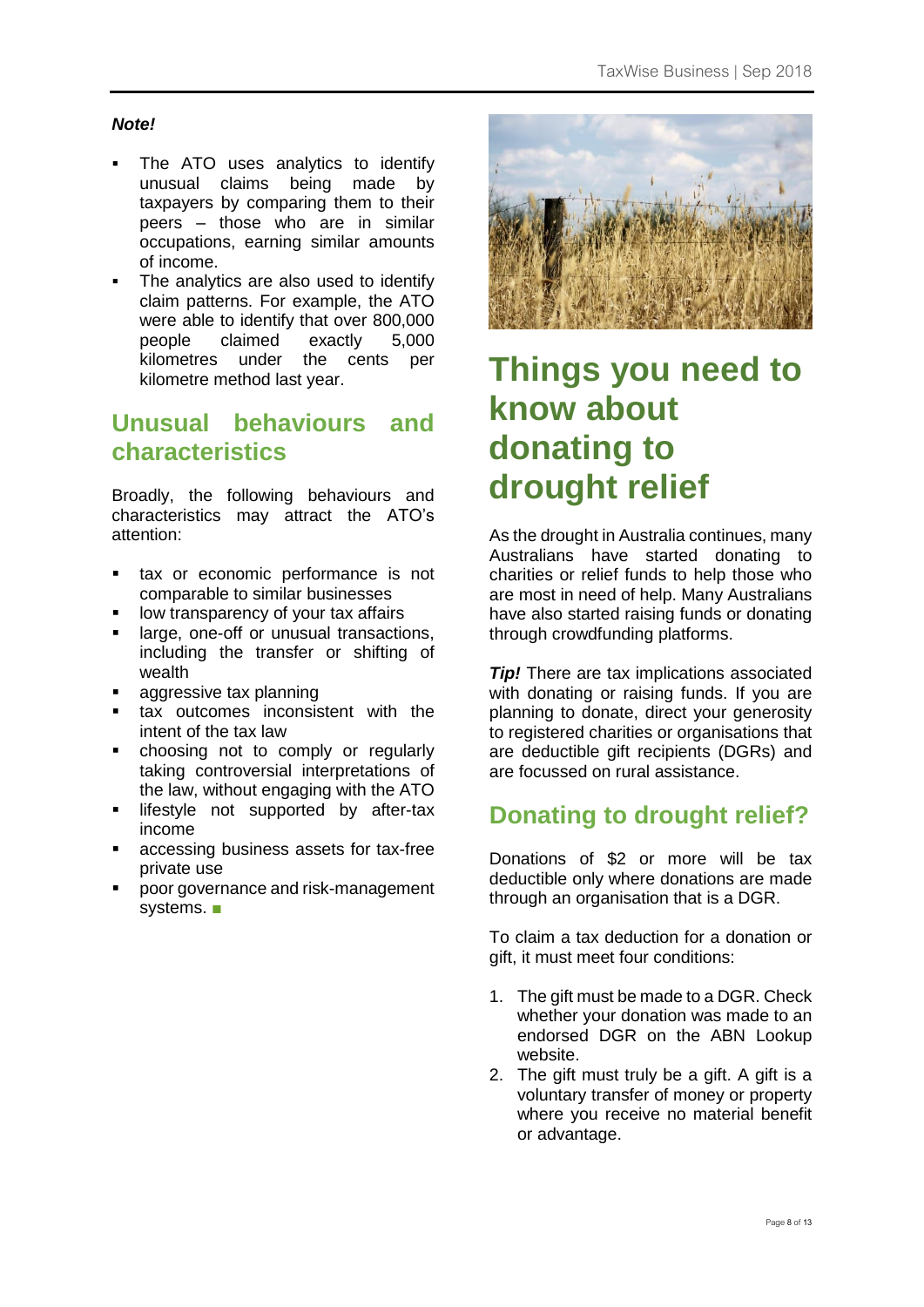- 3. The gift must be money or property, which includes financial assets such as shares.
- 4. The gift must comply with any relevant gift conditions. For some DGRs, the income tax law adds extra conditions affecting types of deductible gifts they can receive.

*Note!* You cannot claim a tax deduction for donations made to crowdfunding platforms if they are not a DGR.

## **What is drought assistance crowdfunding?**

Crowdfunding is the practice of using internet platforms, mail order subscriptions, benefit events and other methods to find supporters and raise funds for a project or venture.

Drought assistance crowdfunding is when someone is planning to raise funds through crowdfunding platforms to assist those affected by the current drought.

If you're involved in crowdfunding – regardless of your role – you need to be aware of the tax consequences. These vary depending on the nature of the arrangement, your role in it and your circumstances.

There are usually three parties (or roles) in a crowdfunding arrangement:

- 1. the initiator of the project or venture or the campaign creator (who may act in a personal capacity or use a company or organisation as the vehicle to progress the crowdfunding project or venture) known as the 'promoter'
- 2. the organisation providing the crowdfunding website or platform, known as the 'intermediary'
- 3. individuals or entities that contribute or pledge money, known as 'contributors'.

Each party may have income tax and GST obligations, depending on their circumstances and the nature of the crowdfunding arrangement.

## **Are you raising funds through crowdfunding?**

If you are planning to raise funds through crowdfunding platforms, you need to be aware of the potential tax implications.

Payments you receive from crowdfunding platforms may be assessable income depending upon how the funds are used. For example:

- where the amounts received are used for emergency relief, such as food and clothing, then these amounts are not assessable;
- where the amounts are spent on deductible expenses, such as purchasing feed for livestock, there should be no net taxable outcome if all the money is spent on deductible expenses, as the income amounts should be offset by the deductions obtained.

This means, for most farmers, there should be no tax payable in relation to money donated to them for their farm expenses. Income tax will likely be payable should the farmer make a net business profit.

*Note!* Crowdfunding amounts will only be assessable if they are intended for use in the business rather than for emergency relief purposes, such as food and clothing. Check with your tax adviser about the tax implications for your particular circumstances.

### *Tip!*

- It is important to determine whether the money you receive through crowdfunding is income and whether you need to consider GST.
- If it is income, you will need to include it in your tax return and there may be deductions you can claim. Speak to your tax adviser who can explain the GST requirements if you are subject to GST on transactions. ■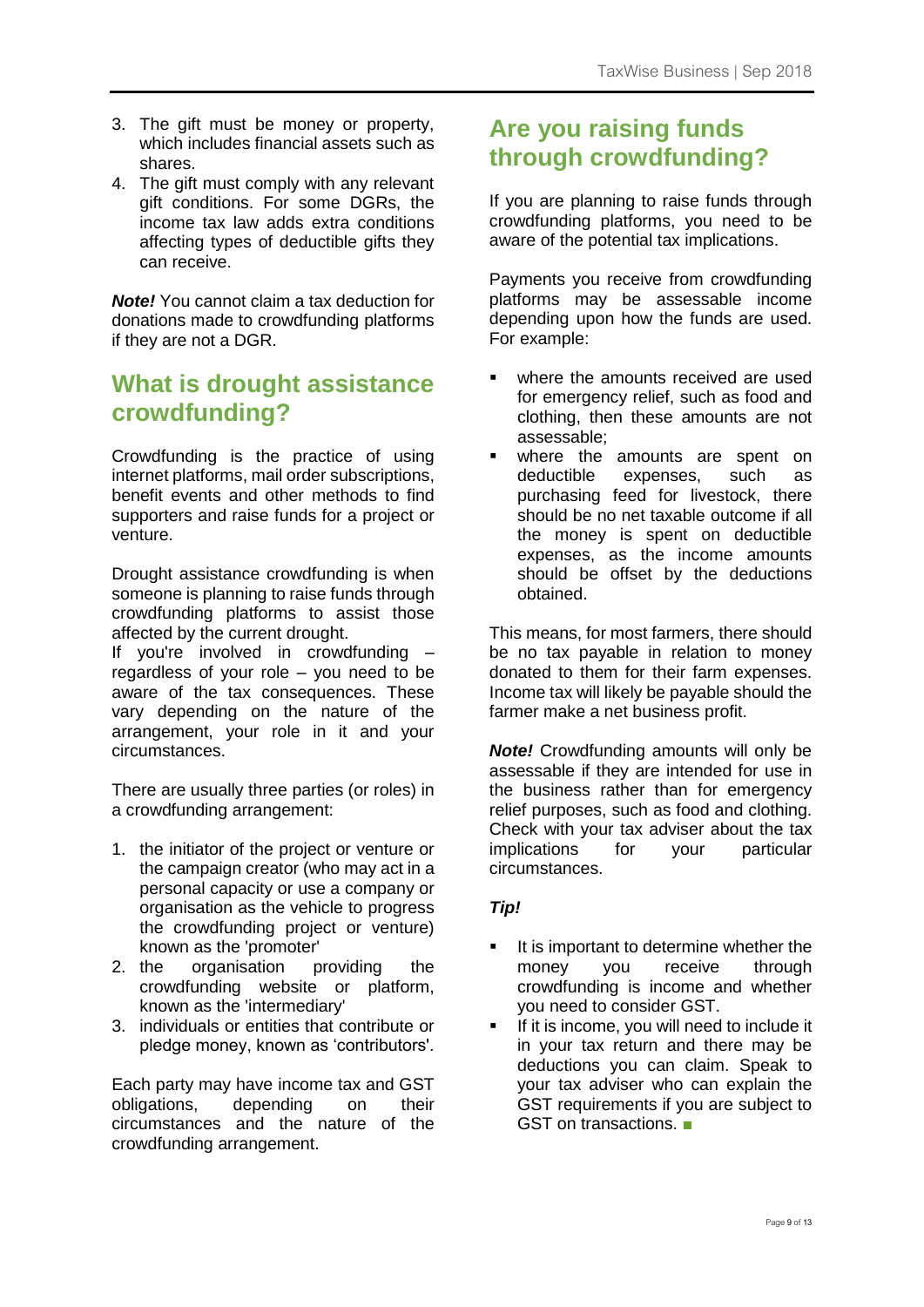

# **Paid any building and construction contractors?**

Did you need to lodge a taxable payments annual report this year?

If your main business activity is in the building and construction industry and you paid contractors for building and construction services in the 2017-18 financial year, your report was due by 28 August 2018.

You can still lodge your report:

- online if you have compatible software
- through your tax or BAS agent
- by mailing the ATO the completed form.

By reporting the payments you've made, you're helping to increase fairness within your industry.

## **Lodge overdue reports!**

Do you have any overdue reports from prior years? Lodge them as soon as possible.

If you're no longer in the building and construction industry or you didn't pay contractors for building and construction services in the 2017-18 financial year, submit the online taxable payments annual report – not required to lodge form. ■



# **Super guarantee payments and the self-employed**

If you're a sole trader or in a partnership, you generally don't have to make superannuation guarantee (SG) payments for yourself. However, you may want to make personal contributions to super as a way of saving for your retirement.

From 1 July 2017, regardless of whether you're self-employed or not, most people will be able to claim a full deduction for contributions they make to their super until they turn 75 years old. Those aged 65 to 74 will still need to meet the work test in order to be eligible to make a contribution and claim a tax deduction. Keep in mind that contributions you make may attract extra tax if they exceed the contributions limit for that year.

### *Tip!*

You may also be eligible for the super co-contribution payment. This helps eligible low-to-middle income earners save for their retirement. If you're eligible and you make personal super contributions, the government will match your contribution up to certain limits, unless you have claimed your contribution as a tax deduction.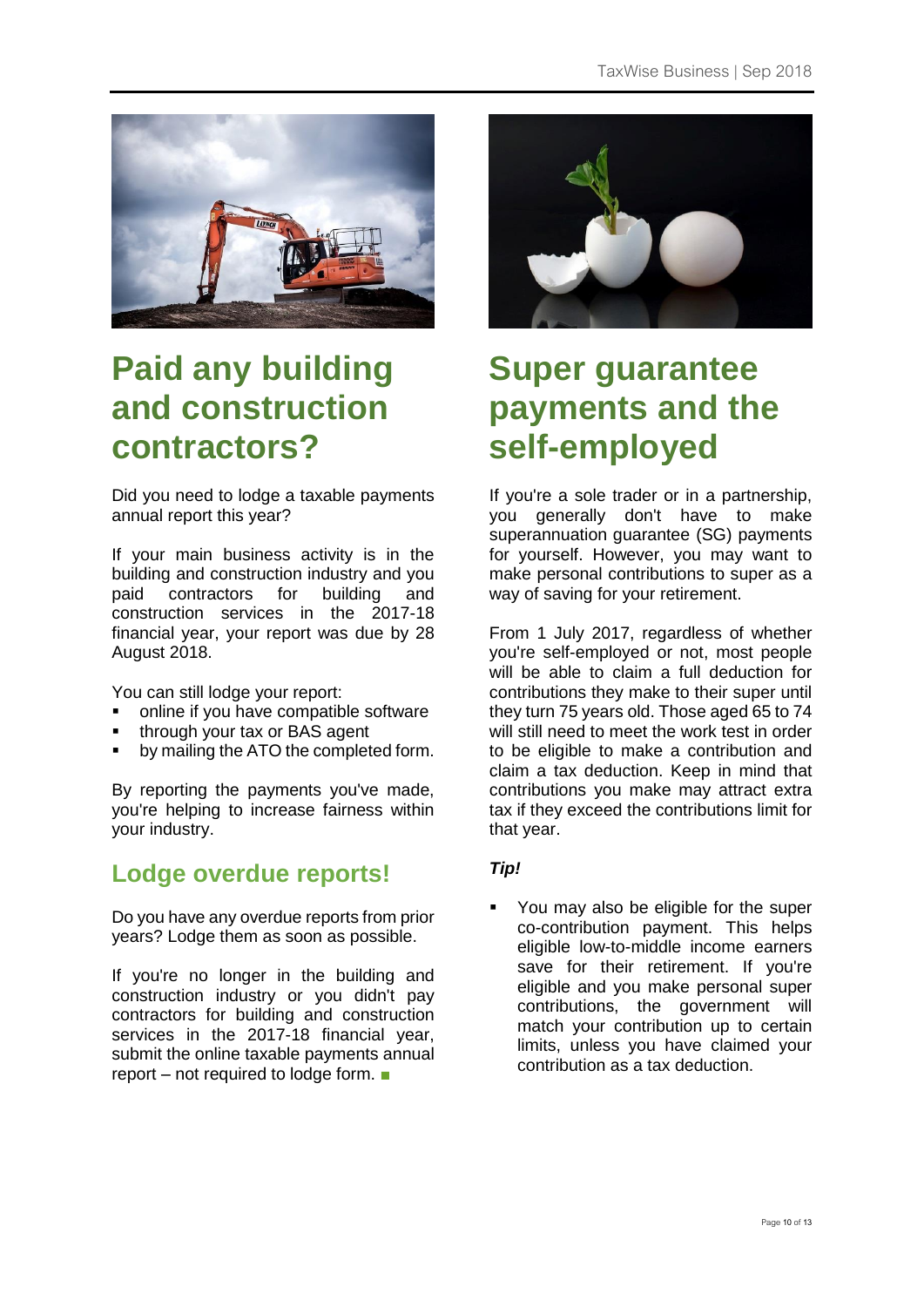## **Casual employees may be entitled to super**

Employing casual workers provides businesses with an increased level of flexibility. However, it's important to remember that casual employees may be entitled to super.

Here are the basics:

- You may need to pay super guarantee (SG) regardless of whether your employee is full-time, part-time or casual.
- **■** If you pay your employee \$450 or more (before tax) in a calendar month, you have to pay SG on top of their wages.
- **■** If your employee is under 18 years old, they must also work for more than 30 hours per week to qualify for SG.

Super quarantee is currently calculated at 9.5% of a casual employee's ordinary time earnings. This includes their wage plus any casual or shift loadings for ordinary hours of work. It also includes commissions and some allowances, but it doesn't include overtime payments.

*Tip!* Speak to your tax adviser to work out if your casual workers are eligible for super and whether your workers are employees or contractors. ■



# **Attention all car owners! You must declare what you share**

Do you earn income through car sharing platforms? If you do, it is important to include the income  $-$  no matter how little  $$ in your tax return. It's no different to anyone else renting out an asset, like a house or a car park. You must declare the income and you cannot avoid tax by calling it a hobby.

The growing popularity of third party services (eg Car Next Door, Carhood or DriveMyCar Rentals) has prompted the ATO's interest.

### *Note!*

**•** The ATO has sophisticated systems and data to help identify where sharing platforms are being used to generate income.

## **Deductions that car sharers can claim**

The good news is that individuals who rent their vehicle are entitled to claim some deductions.

The expenses claimed must relate directly to the renting, hiring or sharing of your car, and accurate records such as receipts must be maintained to back up all claims.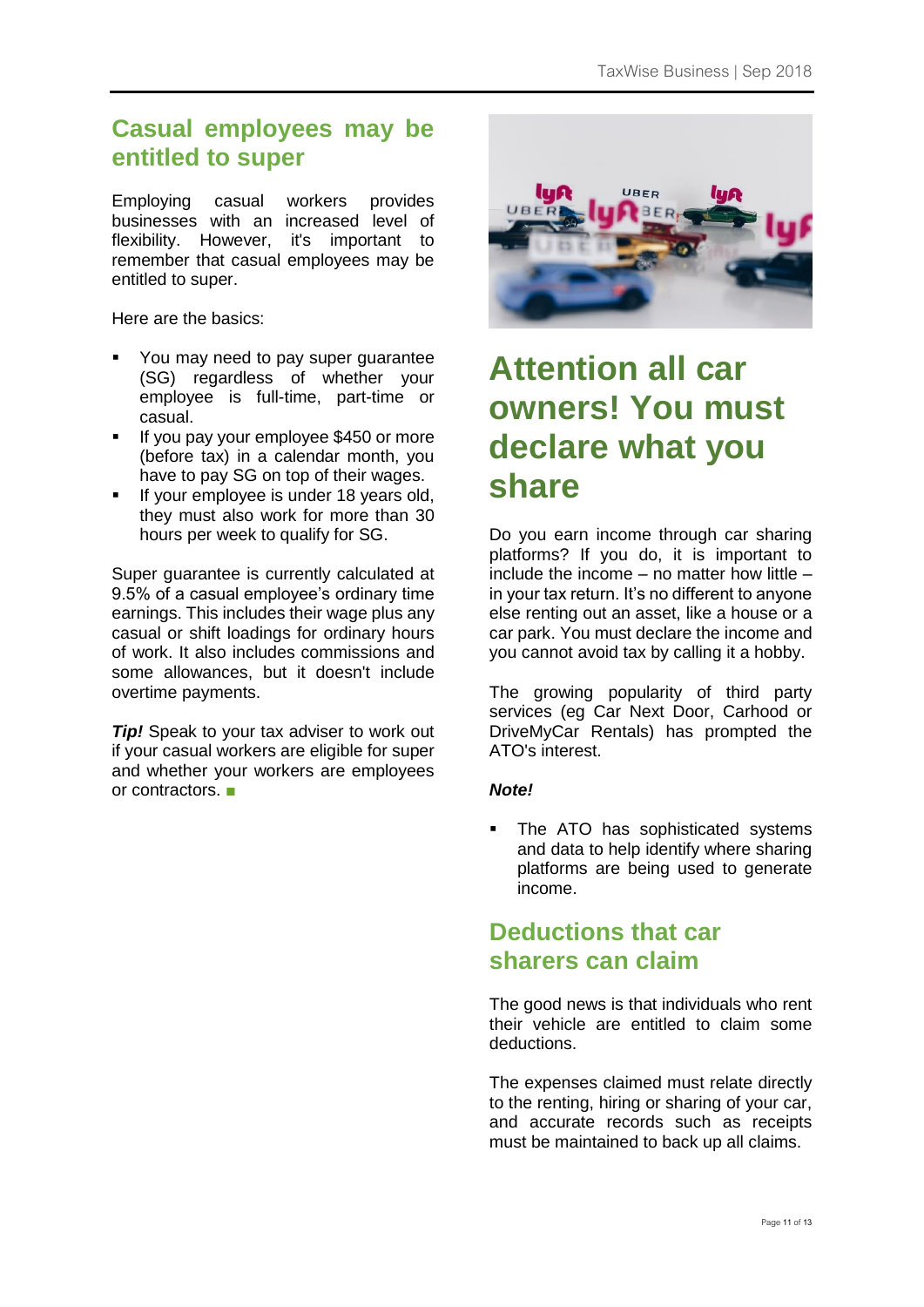Car sharers can claim deductions for expenses like:

- platform membership fees:
- **■** availability fees:
- cleaning fees; and
- car running expenses.

However, a deduction can only be claimed for cleaning and running expenses if you are responsible for them under your car sharing agreement. For example, different agreements require either the car borrower or the car owner to bear the costs of refuelling the car.

## **Do you use your car for private travel?**

If you use your car for your own private travel, you will need to exclude all the related costs.

If you own a car jointly, you will need to declare income and claim expenses in proportion to your share of ownership. You must declare the income and claim the deductions in proportion to your ownership interest.

#### *Note!*

■ You cannot claim for expenses related to a car that you salary sacrificed.

#### *Tip!*

- Keep good records to help ensure you declare the right amount of income and have evidence for claims made.
- Your sharing platform should be able to provide you with accurate records of the income and the kilometres travelled for sharing purposes, which would form a good basis for your deductions.

## **Renting or hiring your car and GST reporting**

If you are registered for GST, you must account for it on the extra income you have earned. If you are not registered for GST but your turnover from all of your enterprises is \$75,000 or more per year, you need to register for and report GST.

If you report GST, you should also be able to claim credits on the GST included in the price for things you purchase for renting or hiring your car.

### **New rate for car expenses**

The rate for work-related car expenses has increased for the income year starting 1 July 2018. It is now 68 cents per kilometre.

This applies if you have chosen to use the cents per kilometre method for calculating work-related car expenses and will remain in place until the Commissioner decides it should be varied.

If you are paying your employees a car allowance in excess of 68 cents per kilometre, you need to withhold tax on the amount you pay over 68 cents.

#### *Tip!*

Remember, registered tax agents and BAS agents can help you with your tax. ■